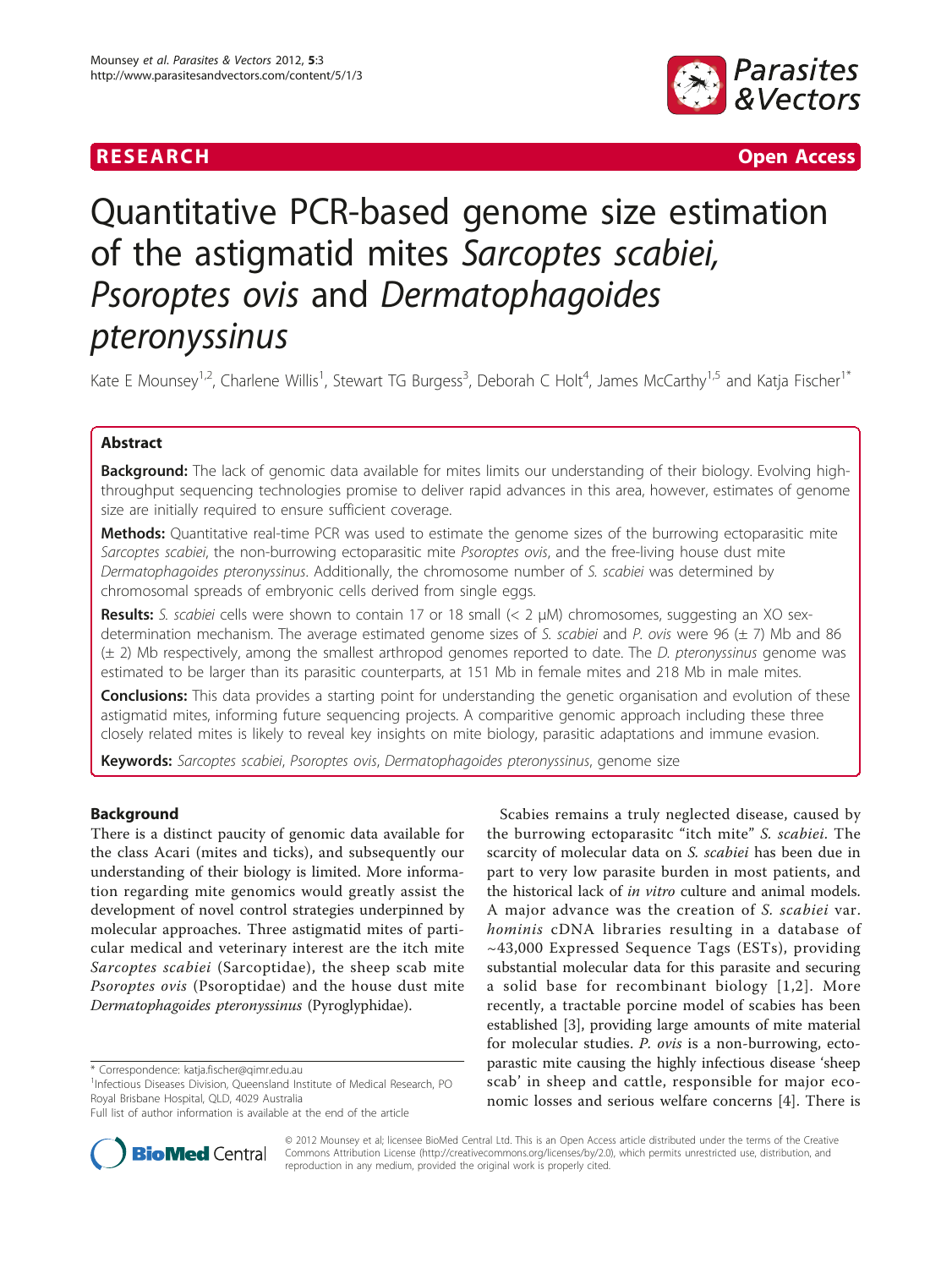a similar dearth of understanding regarding parasite biology, but recently over 1,500 ESTs have been generated and deposited in public databases, representing the largest molecular data resource on *P. ovis* to date [[5\]](#page-5-0). Finally, although allergies to house-dust mites are extremely common, remarkably little genetic information is available on the causative agents, the free-living mites D. pteronyssinus, D. farinae and Euroglyphus maynei. Research efforts have mainly focused on characterisation and generation of recombinant house dust mite allergens for diagnostics and immunotherapy [[6\]](#page-5-0). However, a dataset of  $\sim$ 3000 ESTs is available [[7](#page-5-0)], and the mitochondrial genome of D. pteronyssinus has recently been sequenced [\[8](#page-5-0)].

The Ixodes scapularis (black-legged tick) genome sequencing project marked the beginning of the genomics era for the field of acarology. As previously observed, there appears to be no patterns regarding genome size in the Acari. Flow cytometry based genome estimates indicated a large haploid genome for all Ixodida with a mean of 1281 Mbp (approx. 1.31 pg) for the Argasidae and 2671 Mbp (approx. 2.73 pg) for the Ixodidae [\[9](#page-5-0)]. An exciting development for mite genomics has been the publication of a preliminary genome survey for the honey-bee mite Varroa destructor [[10](#page-5-0)]. At 565 Mbp, the Varroa genome is larger than many insects, including its host Apis melifera (262 Mbp). In contrast, the two-spotted spider mite Tetranychus urticae is predicted to possess a genome of only 75 Mb (0.08 pg) [[11\]](#page-5-0), however, this estimate was recently revised upward to 90.7 Mbp [\[12](#page-5-0)]. A similarly small nuclear genome of 88-90 Mbp was estimated in the phytoseiid mite Meta-seiulus occidentalis [[13\]](#page-5-0), with the orbatid mite Archegozetes longisetosus genome estimated to be 150 Mbp [\[12](#page-5-0)].

Attempts to estimate the S. scabiei genome size accurately using flow cytometry have been impeded by the inability to obtain sufficient cell numbers from egg and whole-body preparations. The nuclei are very small in comparison to nuclei from mosquito cell lines, suggesting that the scabies genome may also be small (Fischer, unpublished observations). Similar issues were reported in M. occidentalis, where flow cytometry failed to resolve genome size, with estimates ranging from 35- 160 Mbp, depending on egg age [\[13](#page-5-0)]. Due to the small size of mites, tissue dissections are difficult, hindering aquisition of homogenous cell preparations. An alternative approach utlilising quantitative-PCR (qPCR) was suggested to be particularly useful for organisms where the genome size is expected to be small and the availability of genetic material limited [[13](#page-5-0)]. Based on on a pioneering study by Wilhelm [\[14](#page-5-0)], this method has proven reliable for a number of species, including Saccharomyces cerevisiae, Xiphorphours maculaus, Homo sapiens [[14\]](#page-5-0), Musca domestica, and Drosophila melanogaster [[15](#page-5-0)]. Here, we use qPCR to estimate the genome sizes of S. scabiei, P. ovis and D. pteronyssinus, with the purpose of informing future sequencing projects. Additionally, the chromosome number of S. scabiei was determined, providing a starting point for understanding the genetic organisation and evolution for this species.

# Methods

# Source of samples

Scabies mites (Sarcoptes scabiei var. suis) were obtained from a colony maintained on pigs (Sus scrofa) at the Centre for Advanced Animal Studies (CAAS), University of Queensland, Gatton, QLD, Australia. Mites were isolated from heavily infested skin crusts as described previously [[3](#page-5-0)]. Sheep scab mites (Psoroptes ovis) were harvested from infested donor lambs maintained at the Moredun Research Institute as previously described [[16\]](#page-5-0). Ethical approvals for this work were obtained from the Queensland Institute of Medical Research and Queensland Department of Employment, Economic Development and Innovation, and the Moredun Research Institute Experiment Committees respectively. House dust mites (Dermatophagoides pteronyssinus), separated into the two sexes, were purchased from the Siriraj Dust Mite Centre for Services and Research, Department of Parasitology, Mahidol University, Bangkok, Thailand. Isolated mites were stored at -80°C until further processing. The methods to separate sexes and adults from larvae and nymphs of the individual mite species are well established in the three laboratories involved. Adult female scabies and psoroptes mites are easy to distinguish from males due to their much larger size. The adult female scabies mites are approximately 500 μm long compared to the smaller approximately 250 μm long males. In addition adult scabies mite males can be separated from larvae and nymphs based on size, a darker, and more sclerotized cuticle and leg number. Mature female Psoroptes are 550-750 μm long, with a striate cuticle and four long and 16 short dorsal somatic setae [\[17,18\]](#page-5-0) while males are about one-fourth smaller, and they have an additional, larger posterodorsal cuticular plate and a pair of posteroventral adanal suckers. Adult female house dust mites measure approximately the same length as males but are 0.32 mm in width compared to 2.4 mm wide males. Males are more sclerotized with enlarged legs I and III [[19\]](#page-5-0)

# DNA extraction

Genomic DNA (gDNA) preparations used for qPCR included: a) S. scabiei var. suis female mites (100) and mixed life-stage mites  $(\sim 500)$ ; b) P. ovis female mites (75); c) D. pteronyssinus male (10 mg) and female (15 mg) mites; d) as a positive control for the method, Pichia pastoris strain GS115 gDNA was used.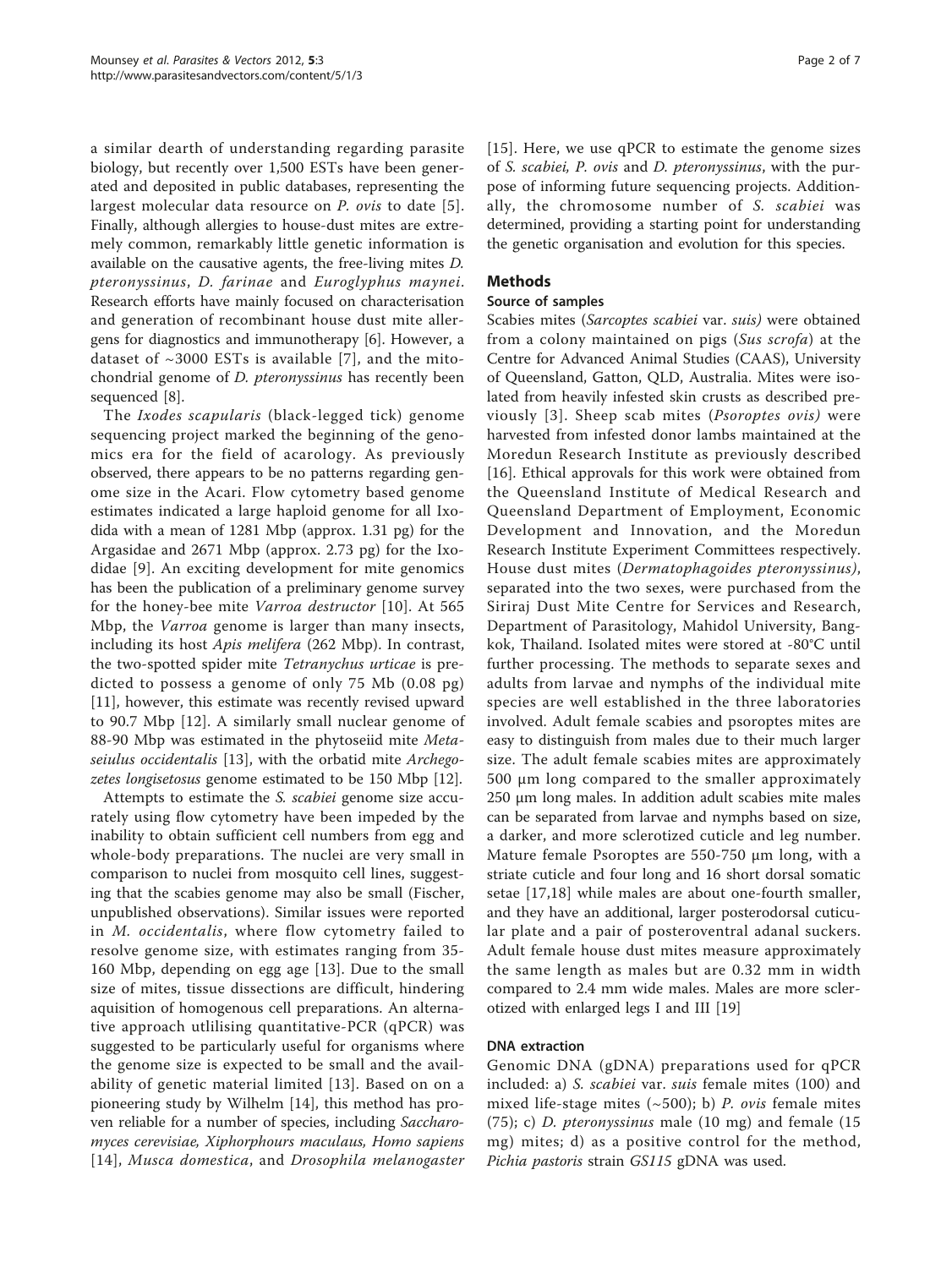Genomic DNA was extracted by homogenising mites using a motorised micropestle in a purpose-designed eppendorf tube (Kontes, Kindle Chase) over liquid-nitrogen. The homogenate was resuspended in 2 ml of digestion buffer (800 mM Guanidine HCl; 30 mM Tris-Cl, pH8.0; 30 mM EDTA, pH8.0; 5% Tween-20; 0.5%Triton X-100), supplemented with 2 μL RNase A (Qiagen, 20 mg/ml) and incubated at 37°C for 30 min. 100 μL proteinase K (Qiagen, 20 mg/ml) was added and incubated at 50°C for 1 hour with gentle agitation. The lysate was spun at 4000 g at 4°C for 10 min and the supernatant was loaded on to a Qiagen genomic tip 20/G of the Qiagen Blood & Cell Culture DNA Mini Kit (Qiagen, Doncaster, Australia). DNA extraction was performed according to manufacturer's instructions. Final DNA pellets were resuspended in 30-100 μL 15 mM Tris-EDTA Buffer and aliquots stored at -80°C. DNA concentration and purity was measured by a) measuring absorbance at 260 nm using the ND-1000 Spectrophotometer (Thermo Scientific, Wilmington, USA), b) Qubit-IT pico green HS dsDNA reagent (Invitrogen, Mulgrave, Australia) in a fluorometer (Biotek Synergy-4) and c) agarose gel electrophoresis with ethidium bromide staining. Only DNA samples for which the three quantification methods concurred were used for subsequent qPCR.

# PCR primer design and preparation of qPCR standards

Based on their successful use in similar studies [\[13\]](#page-5-0), and availability of sequence information, two single copy nuclear genes were selected for this study–actin and elongation factor  $1\alpha$  (EF1 $\alpha$ ). Primers were designed from EST sequence available for S. scabiei actin [EU624346], EF1a [JQ236667]; Psoroptes ovis actin [BQ834989], EF1 a [BQ835070]; D. pteronyssinus EF1a [EU152830]. For positive control experiments PCR primers were also designed for P. pastoris actin [AF216956] and elongation factor 3 (EF3) [FN392322] (Table 1).

To ensure primer and PCR conditions were optimal, that the PCR was specific, and to prepare plasmid standards, a series of validation PCRs were run prior to commencing qPCR for each mite species and primer combination. Firstly, gradient PCRs were performed to determine optimum annealing temperatures. Reactions contained 0.2 mM dNTPs, 0.4 μM of each primer, 2.5 mM MgCl<sub>2</sub>, 0.2 U Taq Polymerase (AmpliTaq Gold, Applied Biosystems), and 1 μL template gDNA. Cycling times were 95°C for 10 minutes, followed by 30 cycles of 94°C for 15 s, 55-65°C for 30 s, and 72°C for 30 s. Products were visualised on 1.5% agarose gels, purified (QiaQuick purification kit, Qiagen) and cloned into pGEM-T vectors (Promega, Alexandria, Australia). After sequencing to confirm product specificity, plasmids

#### Table 1 Primers used in this study

| Gene                        | Primer               | Sequence (5'-3')             | Size      |
|-----------------------------|----------------------|------------------------------|-----------|
| Actin (S. scabiei)          | SsAct F              | CAACCATCCTTCTTGGGTATG        | 311<br>bp |
|                             | SsAct R              | CCAGCTTCGTCGTATTCTTGT        |           |
| Actin (P. ovis)             | PoAct F              | CATCAAGGTGTCATGGTTGG         | 225<br>bp |
|                             | PoAct R              | GGCTTTTGGATTCAATGGAG         |           |
| Actin (P. pastoris)         | PpAct F              | AGCGCGCCCATTTCTTACCGT        | 203<br>bp |
|                             | PpAct R              | <b>TCTCCGGCGTATCCGGCCTT</b>  |           |
| EF1a (S. scabiei)           | SsFF1a F             | <b>TTGGCTTATACCTTGGGTGTG</b> | 181<br>bp |
|                             | SsFF <sub>1a</sub> R | CACCGTTCCATCCAGAGATT         |           |
| EF1a $(D.$<br>pteronyssius) | DpEF1a<br>F          | CCCGTGAACATGCTTTGCTTGCC      | 175<br>bp |
|                             | DpEF1a<br>R          | ACAAAAGCGACGGTAGCCGGA        |           |
| EF1a(P. ovis)               | PoFF1a F             | CAAATATGCCTGGGTTTTGG         | 205<br>bp |
|                             | PoFF1a R             | <b>TTCACCAGTACCAGCAGCAA</b>  |           |
| EF3 (P. pastoris)           | PpEF3 F              | GTCGCCATTTTGGATGCTAT         | 251<br>bp |
|                             | PpEF3 R              | AGGGTGTGGACAGTTTCTGG         |           |

were linearised with NotI, purified and quantified as described previously.

#### Quantitative PCR

Quantitative real-time PCR was performed using Sensimix SYBR green (Bioline, Alexandria, Australia) in a Rotorgene 6000 cycler (Qiagen). Reactions contain 1× SYBR green mastermix, 0.4 μM of each primer, and 1 μL template DNA. Each run consisted of a series of linearised plasmid standards (seven, 10-fold dilutions), genomic DNA and a no-template control, with all reactions run in duplicate. Copy number of standards was calculated using a DNA weight to moles calculator ([http://molbiol.edu.ru/eng/scripts/h01\\_07.html](http://molbiol.edu.ru/eng/scripts/h01_07.html)), which determined the number of copies based on the concentration and size of the plasmid. A standard curve was generated from the Ct values of the standards using Rotorgene software, which was used to calculate the copy number of the unknown gDNA. Only runs with a standard curve efficiency > 90% and < 0.5 Ct standard deviation of duplicates were utilised for calculation of genome estimates.

The weight of a single copy of the nuclear genome (Cvalue) in picograms was obtained by dividing the input template concentration by the qPCR derived copy number. The estimated genome size of the unknowns was calculated using the formula Genome size  $(bp) = (0.978)$  $\times$  10<sup>9</sup>)  $\times$  C (pg). This is based on the formula of Dolezel [[20\]](#page-5-0), where the mean weight of one nucleotide base pair  $= 1.023 \times 10^{-9}$  pg.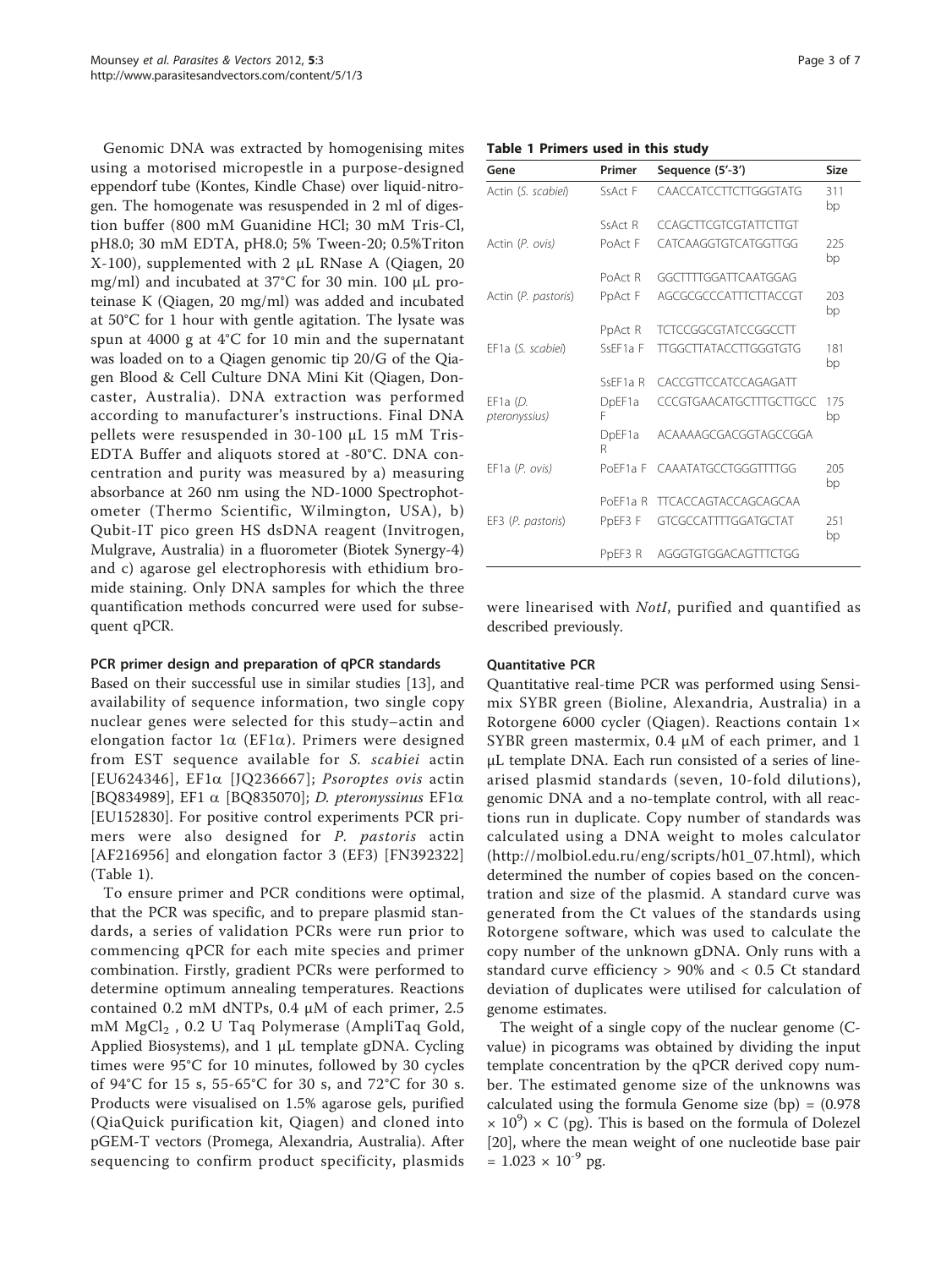# Determining the chromosome number in Sarcoptes scabiei

Female S. scabiei mites were isolated from infested pig skin and placed on glass petri dishes. Eggs that were deposited within a time frame of a few hours were processed, since they were most likely alive and provide dividing cells.

Superfrost slides (Manzel-Glaser, Braunschweig, Germany) that had been cleaned in 100% ethanol were dried and two eggs per slide were placed 2 cm apart on the slide surface. To dissolve the outer chorion, eggs were bathed in 10  $\mu$ L 1% sodium hypochlorite in dH<sub>2</sub>0 for 5 minutes. This solution was removed and replaced with 10 μL 1% colchicine (Sigma) in 0.7% sodium chloride/10 mM Tris pH 7.5. Eggs were incubated in the dark for 30 minutes in a humidity chamber, the colchicine solution was removed and replaced by 20 μL 0.075 M potassium chloride for 15 minutes. The hypotonic solution was removed and 20 μL fixative (3:1 methanol: acetic acid) added. A cover slip was placed on the slide and the eggs were squashed using the flat end of a pencil. The slide was placed on dry-ice for several minutes before the coverslip was removed. The slides and coverslip were air-dried before the addition of DAPI stain (ProLong Gold, Invitrogen). The cover slip was replaced, and the slides were viewed with the DeltaVision deconvolution microscope. The data generated through deconvolution (SoftWORx software) was used to generate a 360° rotational image of the chromosomal spread. Two people assessed the number of chromosomes in 18 eggs which had multiple cells in metaphase.

# Results and Discussion

# qPCR based genome estimation

qPCR on the positive control P. pastoris gDNA with actin and EF3 primers yielded a mean genome estimate of 8.7  $\pm$  0.5 Mbp (Table 2), within 10% of the actual size of 9.43 Mbp [[21\]](#page-5-0), attesting to the validity of this technique.

qPCR of two single-copy genes for two gDNA preparations of S. scabiei gave a mean genome estimate of  $96 \pm 7$  Mbp (Table 2). There was no large difference overall between estimates using the different primer pairs, although the actin PCR gave a highly variable result with female mites, with variation in the  $EFi\alpha$ PCRs lower. We were unable to sample male-only preparations due to insufficient numbers, but genome estimates of mixed life-stage gDNA were not significantly different to female only, an observation that agrees with previous suggestions that haplodiploidy or other forms of polyploidy is not a feature of Sarcoptes [\[22\]](#page-6-0).

The genome size estimate for P.ovis female mites was smaller than *S. scabiei*, at  $86 \pm 2$  Mbp. These estimates are very close to that of M. occidentalis (88-90 Mbp) and T. urticae (75-90 Mbp), collectively representing the smallest known arthropod genomes to date.

Interestingly, the genome of D. pteronyssinus is predicted to be larger than its parasitic relatives, at 151 Mbp for females and 218 Mbp for males (Table 2). The reason for the larger size estimate in males is not understood, and could be reflective of low sample numbers or different developmental stages. As the chromosome number, sex determination system and karyotype have not been determined for house dust mites, it is difficult to speculate without further investigation.

Although flow cytometry remains the "gold standard" for determination of genome size in the absence of sequencing, here we confirm the usefulness of the qPCR method, especially where genetic material is limited. While a limitation of the method is its sensitivity to inaccuracies in DNA concentration and PCR efficiency, it is a quick and useful way to establish general estimates of genome size where more accurate flow cytometry may not be possible.

Table 2 qPCR based genome estimates of S. scabiei, P. ovis and D. pteronyssius

| <b>Species</b>   | Sex    | Gene             | n              | C (mean, $\pm$ SD, pg) | Genome size (mean, $\pm$ SD, Mbp) |
|------------------|--------|------------------|----------------|------------------------|-----------------------------------|
| S.scabiei        | Female | Actin            | 2              | $0.095 (\pm 0.042)$    | 93 ( $\pm$ 41)                    |
|                  |        | EF1a             | 3              | $0.091 (\pm 0.005)$    | 89 ( $\pm$ 14)                    |
|                  | Mixed  | Actin            |                | 0.107                  | 105                               |
|                  |        | EF <sub>1a</sub> | 2              | $0.101 (\pm 0.014)$    | 98 ( $\pm$ 14)                    |
| Average          |        |                  |                | $0.099 \ (\pm 0.007)$  | 96 $(\pm 7)$                      |
| P. ovis          | Female | Actin            | $\overline{2}$ | $0.089 \ (\pm 0.001)$  | $87 \pm (0.5)$                    |
|                  |        | EF <sub>1a</sub> | 3              | $0.086 \ (\pm 0.008)$  | $84 (\pm 8)$                      |
| Average          |        |                  |                | $0.088 (\pm 0.002)$    | $86 (\pm 2)$                      |
| D. pteronyssinus | Female | EF1a             | 2              | $0.155 (\pm 0.0004)$   | 151 ( $\pm$ 0.4)                  |
|                  | Male   | EF <sub>1a</sub> | 2              | $0.223 (\pm 0.004)$    | 218 $(\pm 4)$                     |
| P. pastoris      |        | EF3              | $\overline{2}$ | 0.009(0.0004)          | $8.37 (\pm 0.4)$                  |
|                  |        | Actin            | $\overline{2}$ | $0.009 (\pm 0.001)$    | $9.05 (\pm 0.6)$                  |
| Average          |        |                  |                | 0.009                  | 8.71 ( $\pm$ 0.5)                 |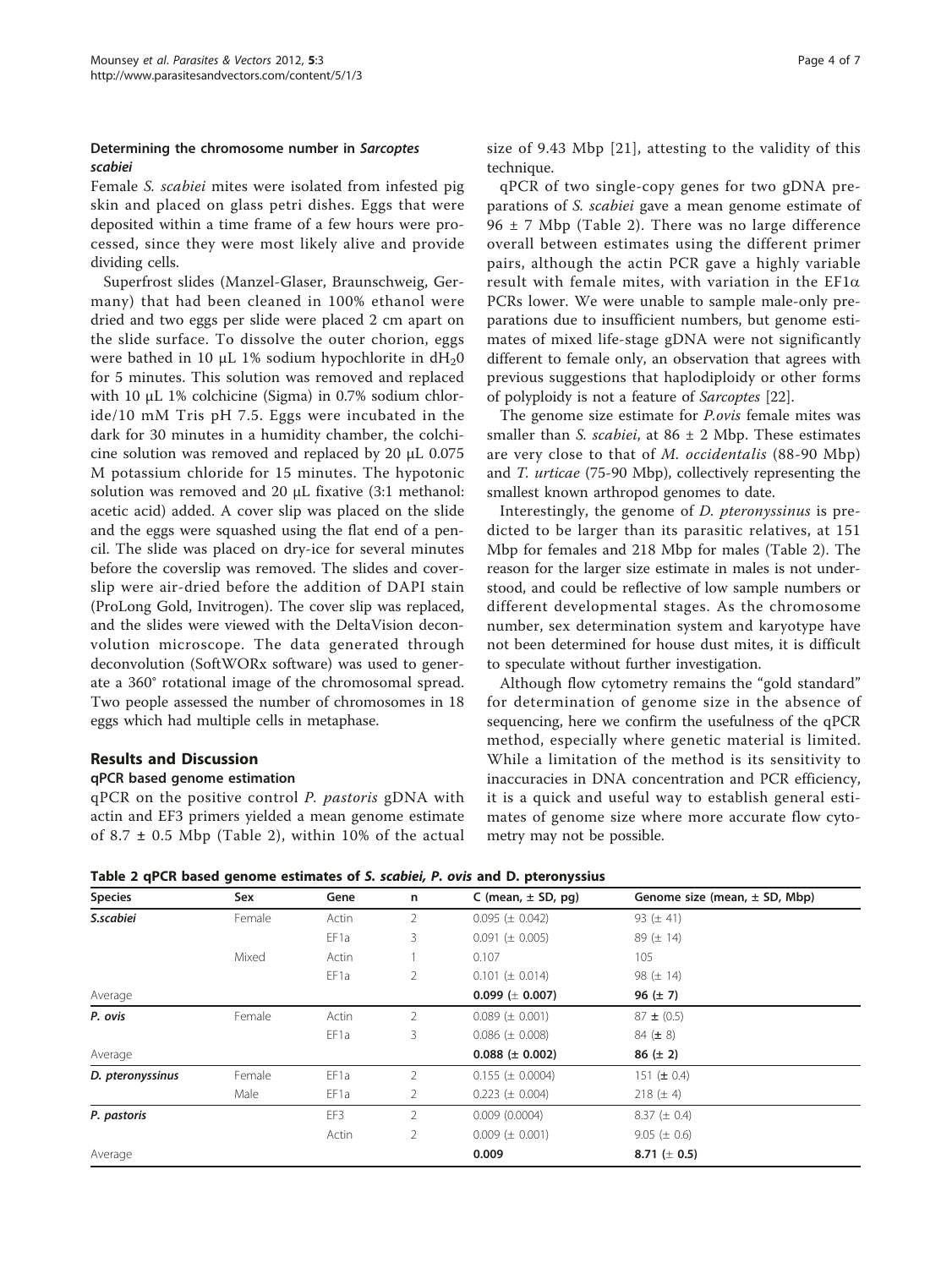#### Chromosome number in S. scabiei

Using 360° rotational images of chromosomal spreads from S. scabiei eggs, the chromosome number of embryonic cells from a single egg was either 17 or 18 very small chromosomes, of which the largest chromosome was  $< 2.5 \mu m$  (Figure 1). These findings accord with the qPCR results indicating a small scabies mite



Figure 1 Chromosomal spreads of single Sarcoptes scabiei cells. A) 17 chromosomes can be counted while B) shows 18 chromosomes. Chromosomes are highlighted in pink for clarification. Scale bar =  $5 \mu m$ .

genome. While the cause for the disparate numbers is unknown, it may arise because of an XO sex determination mechanism, where males lack the sex chromosome and therefore have one less chromosome than the female. This occurs in a range of Ecdysozoan invertebrates including nematodes and arthropods, and has been demonstrated in the Acaridae [[23\]](#page-6-0). These results again support the absence of haplodiploidy, where haploid males develop from unfertilised eggs and diploid females develop from fertilised eggs. Haplodiploidy in S. scabiei was also excluded in a previous study [\[22\]](#page-6-0), as heterogeneity was demonstrated in microsatellite genotypes from male mites. Previous surveys of the Astigmata have demonstrated the prevailing sex determining mechanism to be diplo-diploidly, with chromosome numbers ranging from 10-18 [\[24,25\]](#page-6-0).

#### **Conclusions**

There appears to be little correlation between genome size, chromosome number, organism complexity, or phylogenetic relatedness, commonly referred to as the "Cvalue enigma" [\[26](#page-6-0)]. However, key factors influencing small genome sizes may include small cell size (positively correlated), developmental complexity (negatively correlated), and maintenance or loss of non-coding DNA [\[27](#page-6-0)].

The smallest arthropod genome sequenced to date is that of the ectoparasitic body louse, Pediculus humanus humanus [[28](#page-6-0)]. At 108 Mb, the body louse shows a reduced, but markedly functional genome. Relative to other sequenced arthropods, the most marked reductions were seen in gene families associated with environmental interaction [[28](#page-6-0)], and thus it is has been postulated that parasitic species may have smaller genomes than their non-parasitic counterparts, as an adaptation to parasitism and ecological niche leads to the expansion and contraction of gene families [[28,29](#page-6-0)]. Our current results accord with this hypothesis, as the freeliving house dust mite genome was estimated to be larger than that of the parasitic Sarcoptes or Psoroptes mites. In contrast, the genome of V. destructor, also parasitic, is considerably larger at 565 Mb [\[10\]](#page-5-0). Interestingly S. scabiei has been shown to contain a multi-gene family of inactivated protease paralogues (SMIPPs), which to date have not been identified in either house dust mite or P. ovis [[30,31](#page-6-0)]. It has been recently shown that these proteins can inhibit the human complement system, suggesting this gene family expansion is a specific adaptation to burrowing and immune evasion [\[32](#page-6-0)].

The degree of non-coding and repetitive DNA, intron size and transposable elements also appears to play a role in genome size. Ticks for example have up to 70% of their genome as non-coding/repetitive [[9\]](#page-5-0). Conversely, the body louse genome has less than 1% of their genome devoted to transposable elements and introns,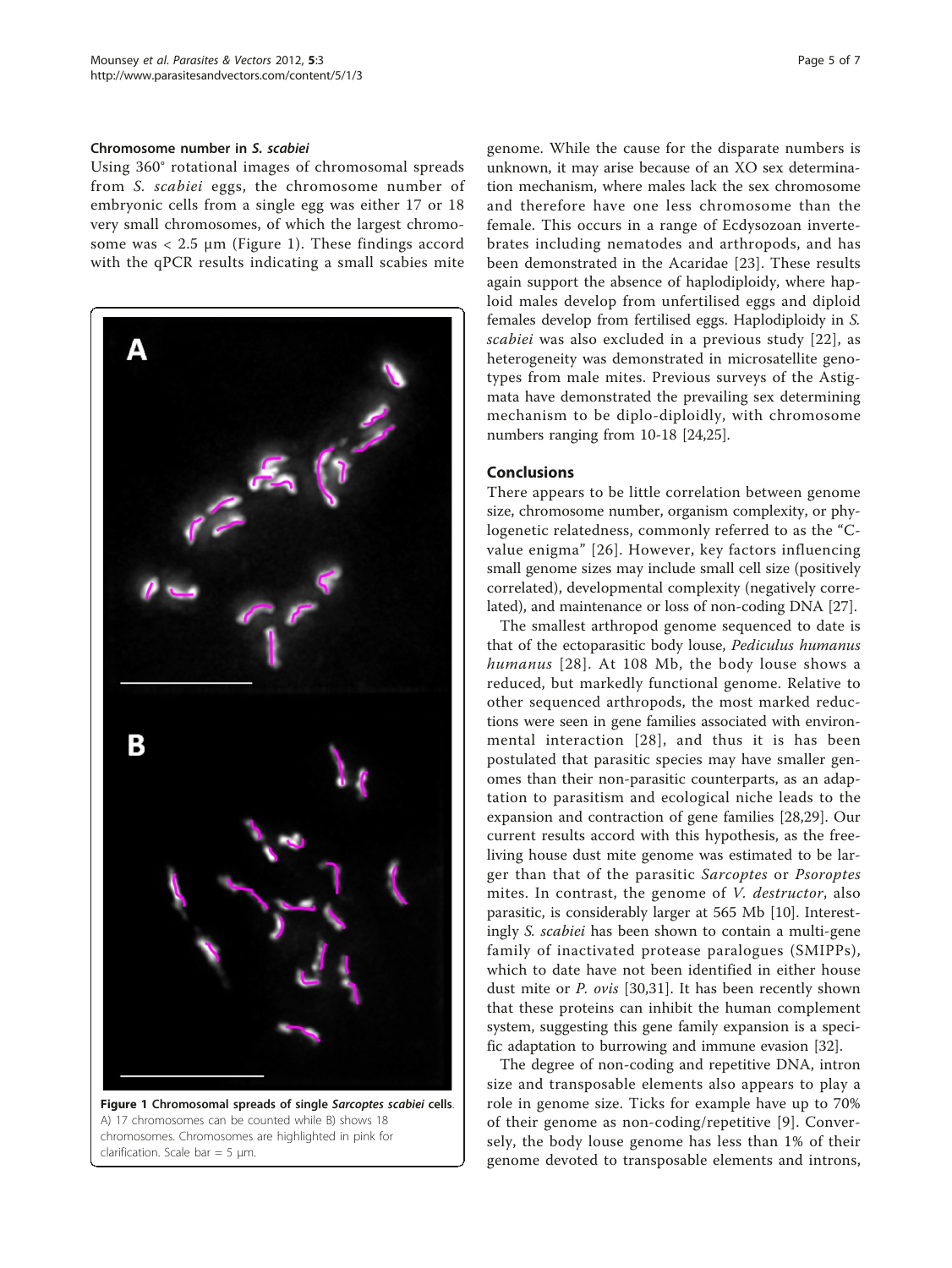<span id="page-5-0"></span>considerably less than Drosophila [[28](#page-6-0)]. It has been suggested that transposable elements cannot be established in eukaryotic genomes < 100 Mb [[33\]](#page-6-0), so it will be very interesting to see whether these elements are present in the mites studied here. The majority of sequence data obtained to date from S. scabiei has been from cDNA, and only very few genome sequences are published. We have to date identified genomic sequences of 12 genes (7 complete, 5 incomplete) containing a total of 25 introns. The introns in all but one of the genes were all ≤ 100 bp with an average size of 69 bp for these 13 introns. Of the 11 introns in the remaining gene (encoding a large transmembrane protein), 7 were  $\leq 100$  bp with the remaining 4 introns being 547 bp , 248 bp , 560 bp and 381 bp . The average size of all the 25 different introns we have identified to date is 128 bp . Interestingly the average intron size in the V. destructor sodium channel gene is 2.7 kb [[34](#page-6-0)], compared to only 203 bp in the partial S. scabiei gene sequence (domains II-IV)[[35\]](#page-6-0). Altogether, this data supports the estimation of a very small genome in Sarcoptes.

Sequencing of the Sarcoptes scabiei genome is scheduled to commence in the near future, and we encourage the extension of efforts to also include D. pteronyssinus and P. ovis. A comparative genomic approach between these three skin-feeding mites is likely to highlight fascinating genetic similarities and differences between parasitic and free-living mites, and burrowing versus nonburrowing parasitic mites, and to provide essential information to inform control strategies for these important species. This would also be complemented by comparison with the recently sequenced P. humanus and V. destructor genomes. In this study, we have confirmed the small size of these mite genomes, which augurs well for the successful completion of future sequencing projects.

#### Acknowledgements

We thank Andrew Kelly and Beverley Hutchinson from DEEDI for the maintence of our mange pig colony, Melanie Rampton and Simone Reynolds for assistance with mite collections. This work was supported by the Australian National Health and Medical Research Council (program grant 496600, project grant 496635, training fellowship 490345), the UK Department for Environment, Food and Rural Affairs (Project OD0553), and the Scottish Government.

#### Author details

<sup>1</sup>Infectious Diseases Division, Queensland Institute of Medical Research, PO Royal Brisbane Hospital, QLD, 4029 Australia. <sup>2</sup>School of Health and Sports Science, University of the Sunshine Coast, Maroochydore DC, QLD, 4558 Australia. <sup>3</sup>Parasitology Division, Moredun Research Institute, Pentlands Science Park, Bush Loan, Edinburgh, Midlothian EH26 0PZ, Scotland, UK. 4 Menzies School of Health Research, Charles Darwin University, PO Box 41096, Casuarina NT, 0810 Australia. <sup>5</sup>School of Medicine, University of Queensland, Herston QLD, 4005 Australia.

#### Authors' contributions

KM conceived the study, carried out the cloning, qPCR and analysis, and drafted the manuscript. CW carried out the chromosomal studies. STGB provided P. ovis and participated in design of the study. DH carried out

bioinformatic analysis, participated in study design and helped to draft the manuscript. JMc provided mites and helped to draft the manuscript. KF participated in design and coordination of the study, provided mites and carried out DNA extractions, all authors read and approved the final manuscript.

#### Competing interests

'The authors declare that they have no competing interests

#### Received: 8 December 2011 Accepted: 4 January 2012 Published: 4 January 2012

#### References

- 1. Fischer K, Holt DC, Harumal P, Currie BJ, Walton SF, Kemp DJ: [Generation](http://www.ncbi.nlm.nih.gov/pubmed/12749487?dopt=Abstract) [and characterization of cDNA clones from](http://www.ncbi.nlm.nih.gov/pubmed/12749487?dopt=Abstract) Sarcoptes scabiei var. hominis [for an expressed sequence tag library: identification of homologues of](http://www.ncbi.nlm.nih.gov/pubmed/12749487?dopt=Abstract) [house dust mite allergens.](http://www.ncbi.nlm.nih.gov/pubmed/12749487?dopt=Abstract) Am J Trop Med Hyg 2003, 68:61-64.
- 2. Fischer K, Holt DC, Wilson P, Davis J, Hewitt V, Johnson M, McGrath A, Currie BJ, Walton SF, Kemp DJ: [Normalization of a cDNA library cloned in](http://www.ncbi.nlm.nih.gov/pubmed/12613245?dopt=Abstract) [lambda ZAP by a long PCR and cDNA reassociation procedure.](http://www.ncbi.nlm.nih.gov/pubmed/12613245?dopt=Abstract) BioTechniques 2003, 34:250-252, 254.
- 3. Mounsey K, Ho MF, Kelly A, Willis C, Pasay C, Kemp DJ, McCarthy JS, Fischer K: [A tractable experimental model for study of human and](http://www.ncbi.nlm.nih.gov/pubmed/20668508?dopt=Abstract) [animal scabies.](http://www.ncbi.nlm.nih.gov/pubmed/20668508?dopt=Abstract) PLoS Negl Trop Dis 2010, 4:e756.
- 4. van den Broek AH, Huntley JF: [Sheep scab: the disease, pathogenesis and](http://www.ncbi.nlm.nih.gov/pubmed/12634083?dopt=Abstract) [control.](http://www.ncbi.nlm.nih.gov/pubmed/12634083?dopt=Abstract) *J Comp Path 2003*, 128:79-91.
- 5. Burgess ST, Nisbet AJ, Kenyon F, Huntley JF: [Generation, analysis and](http://www.ncbi.nlm.nih.gov/pubmed/21781297?dopt=Abstract) [functional annotation of expressed sequence tags from the ectoparasitic](http://www.ncbi.nlm.nih.gov/pubmed/21781297?dopt=Abstract) mite [Psoroptes ovis](http://www.ncbi.nlm.nih.gov/pubmed/21781297?dopt=Abstract). Parasit Vectors 2011, 4:145.
- 6. Thomas WR, Hales BJ, Smith WA: [House dust mite allergens in asthma](http://www.ncbi.nlm.nih.gov/pubmed/20605742?dopt=Abstract) [and allergy.](http://www.ncbi.nlm.nih.gov/pubmed/20605742?dopt=Abstract) Trends Mol Med 2010, 16:321-328.
- 7. Angus AC, Ong ST, Chew FT: [Sequence tag catalogs of dust mite](http://www.ncbi.nlm.nih.gov/pubmed/15651897?dopt=Abstract)[expressed genomes: utility in allergen and acarologic studies.](http://www.ncbi.nlm.nih.gov/pubmed/15651897?dopt=Abstract) Am J Pharmacogenomics 2004, 4:357-369.
- 8. Dermauw W, VanLeeuwen TV, Vanholme B, Tirry L: [The complete](http://www.ncbi.nlm.nih.gov/pubmed/19284646?dopt=Abstract) [mitochondrial genome of the house dust mite](http://www.ncbi.nlm.nih.gov/pubmed/19284646?dopt=Abstract) Dermatophagoides pteronyssinus [\(Trouessart\): a novel gene arrangement among arthropods.](http://www.ncbi.nlm.nih.gov/pubmed/19284646?dopt=Abstract) BMC Genomics 2009, 10:107.
- 9. Geraci NS, Johnston SJ, Robinson JP, Wikel SK, Hill CA: [Variation in genome](http://www.ncbi.nlm.nih.gov/pubmed/17456435?dopt=Abstract) [size of agrasid and ixodid ticks.](http://www.ncbi.nlm.nih.gov/pubmed/17456435?dopt=Abstract) Insect Biochem Mol Biol 2007, 37:399-408.
- 10. Cornman SR, Schatz MC, Johnston SJ, Chen YP, Pettis J, Hunt G, Bourgeois L, Elsik C, Anderson D, Grozinger CM, Evans JD: [Genomic survey](http://www.ncbi.nlm.nih.gov/pubmed/20973996?dopt=Abstract) of the ectoparasitic mite Varroa destructor[, a major pest of the honey](http://www.ncbi.nlm.nih.gov/pubmed/20973996?dopt=Abstract) bee [Apis mellifera](http://www.ncbi.nlm.nih.gov/pubmed/20973996?dopt=Abstract). BMC Genomics 2010, 11:602.
- 11. Grbic M, Khila A, Lee KW, Bjelica A, Grbic V, Whistlecraft J, Verdon L, Navajas M, Nagy L: Mity model: [Tetranychus urticae](http://www.ncbi.nlm.nih.gov/pubmed/17450600?dopt=Abstract), a candidate for [chelicerate model organism.](http://www.ncbi.nlm.nih.gov/pubmed/17450600?dopt=Abstract) BioEssays 2007, 29:489-496.
- 12. Hanrahan SJ, Johnston SJ: [New genome size estimates of 134 species of](http://www.ncbi.nlm.nih.gov/pubmed/21877225?dopt=Abstract) [arthropods.](http://www.ncbi.nlm.nih.gov/pubmed/21877225?dopt=Abstract) Chromosome Res 2011, 19:809-823.
- Jeyaprakash A, Hoy M: The nuclear genome of the phytoseiid Metaseiulus occidentalis (Acari: Phytoseiidae) is amongst the smallest known in arthropods. Exp App Acarcol 2009, 47:263-273.
- 14. Wilhelm J, Pingoud A, Hahn M: [Real-time PCR-based method for the](http://www.ncbi.nlm.nih.gov/pubmed/12736322?dopt=Abstract) [estimation of genome sizes.](http://www.ncbi.nlm.nih.gov/pubmed/12736322?dopt=Abstract) Nucleic Acids Res 2003, 31:e56.
- 15. Gao J, Scott JG: [Use of quantitative real-time polymerase chain reaction](http://www.ncbi.nlm.nih.gov/pubmed/17201775?dopt=Abstract) [to estimate the genome size of the house-fly](http://www.ncbi.nlm.nih.gov/pubmed/17201775?dopt=Abstract) Musca domestica genome. Insect Mol Biol 2006, 15:835-837.
- 16. Burgess ST, Frew D, Nunn F, Watkins CA, McNeilly TN, Nisbet AJ, Huntley JF: [Transcriptomic analysis of the temporal host response to skin infestation](http://www.ncbi.nlm.nih.gov/pubmed/21067579?dopt=Abstract) [with the ectoparasitic mite](http://www.ncbi.nlm.nih.gov/pubmed/21067579?dopt=Abstract) Psoroptes ovis. BMC Genomics 2010, 11:624.
- 17. Sanders A, Froggatt P, Wall R, Smith KE: [Life-cycle stage morphology of](http://www.ncbi.nlm.nih.gov/pubmed/10872857?dopt=Abstract) [Psoroptes mange mites.](http://www.ncbi.nlm.nih.gov/pubmed/10872857?dopt=Abstract) Med Vet Entomol 2000, 14:131-141.
- 18. Sweatman GK: On the life history and validity of the species in Psoroptes, a genus of mange mites. Can J Zool 1958, 36:905-929.
- 19. Suggars AL: House Dust Mites: A Review. J Entomol Sci 1987, S1:3-15.
- 20. Dolezel J, Bartos J, Voglmayr H, Greilhuber J: [Nuclear DNA content and](http://www.ncbi.nlm.nih.gov/pubmed/12541287?dopt=Abstract) [genome size of trout and human.](http://www.ncbi.nlm.nih.gov/pubmed/12541287?dopt=Abstract) Cytometry A 2003, 51:127-128.
- 21. De Schutter K, Lin YC, Tiels P, Van Hecke A, Glinka S, Weber-Lehmann J, Rouze P, Van de Peer Y, Callwaert N: Genome sequence of the recombinant protein production host Pichia pastoris. Nat Biotech 2009, 27:561-566.